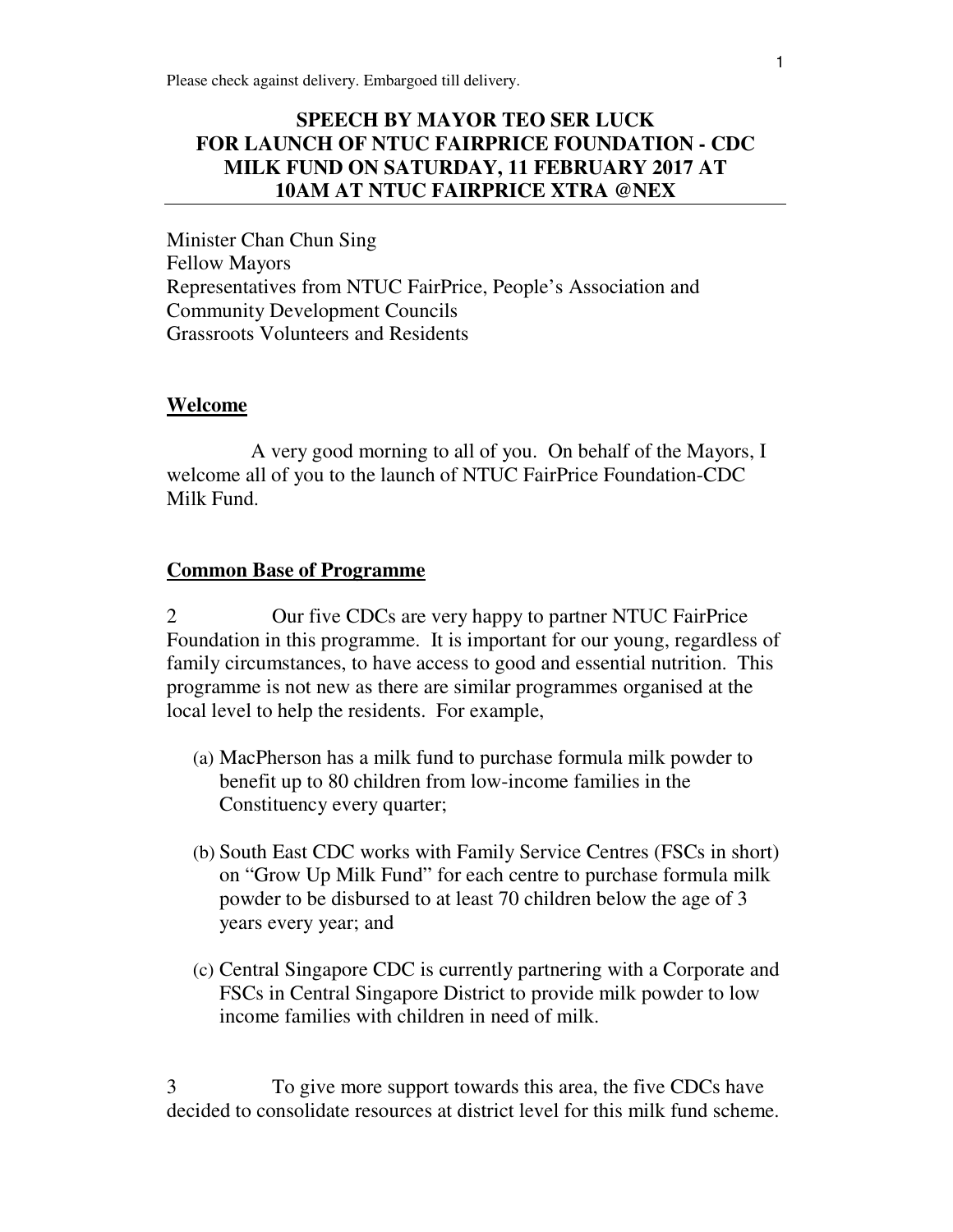Through this partnership, we aim to reach out to as many as 7,500 children from low-income families.

### **Why CDCs partner NTUC FairPrice Foundation in the scheme**

4 While the CDCs continue to provide financial assistance such as bursaries, tuitions, enrichment courses, free books and school meals to school going students, we have also not forgotten the younger ones, in particular those between 6 months and 6 years old.

5 Raising a child is not easy, especially in this current economic climate. We often rely on various forms of support, including our families, neighbours etc. As the saying goes, it *takes a village to raise a child.* . Hence, every effort on different fronts will be helpful. But most of all, it is great to have a generous Foundation that knows the needs of the community.

6 When NTUC FairPrice Foundation approached the CDCs on this scheme, the CDCs supported it because we know that during a child's formative years, it is very important that he or she is provided with the essential nutrients from milk so that they can grow up well and healthy. We also recognised the importance to help the low-income parents provide the needed nutrition for their young children, especially in today's uncertain economic climate. We therefore agreed to partner NTUC FairPrice Foundation to help these families with the purchase of milk powder. The CDCs will help to identify children from low-income families through our wide network. With this 1.5 million dollars' worth of milk vouchers, we can help up to 7,500 children in need.

7 I hope that the vouchers will come in handy for parents to provide their children with basic nutrients for their growing up years, help relieve them of the heavy burden and put a smile on their faces and that of their little ones. However, the CDCs' assistance will not end here. Beyond the provision of formula milk, we will also be working with our community partners on programmes to support these families, especially parents by equipping them with good parenting knowledge and skills.

8 The CDCs will continue to do our best to serve the community. While each CDC implements various programmes to meet